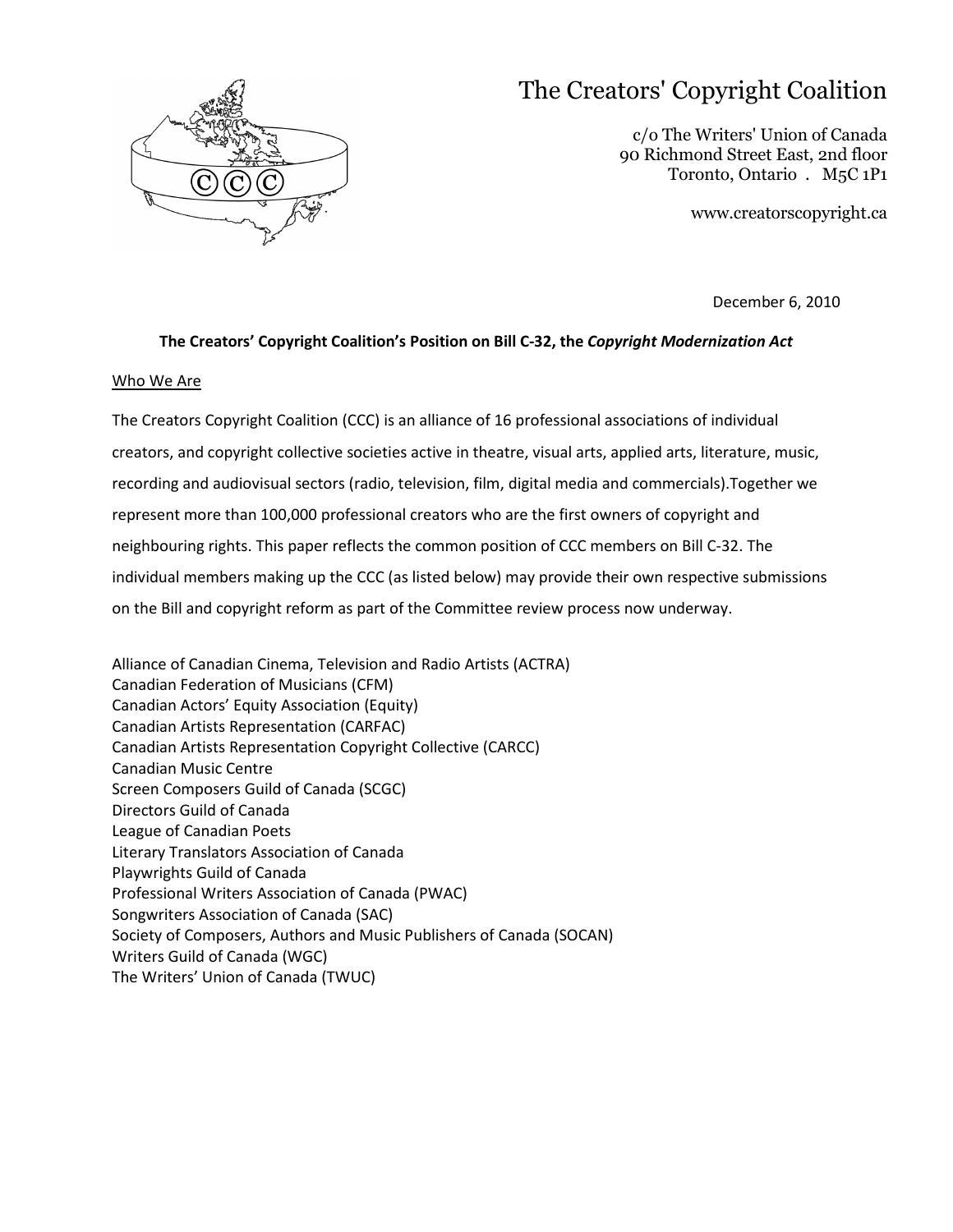#### Introduction

"As the creators of Flashpoint, we are pleased that audiences want to see and share our work. And we believe they want to see us paid so we can keep creating."

Mark Ellis and Stephanie Morgenstern, screenwriters

"I want my fans to have access to my music, and I want to be compensated for that access. That's the point of being a professional creator. But as new media distribution and platforms replace historic ones, the creator's ability to make even a modest living is being seriously eroded. There must be an acknowledgement that our work has value to the consumer and to society."

Marvin Dolgay, composer, President, Screen Composers Guild of Canada

"Copyright legislation is supposed to protect the rights of creators. But C-32 does just the opposite. Most alarming, the proposed new "education" exception under "fair dealing" promises endless costly litigation. What's 'fair' about a cost saving for schools that eats into the incomes of writers?"

Alan Cumyn, novelist, Chair, The Writers' Union of Canada

"Content creation is at the heart of a thriving digital economy. If our Canadian cultural industries are to keep producing films, TV programs, video games, we need to find compromises that balance the interests of Canadians who consume our works with the reality that creators can't work for free. "

Yannick Bisson, actor, star of *Murdoch Mysteries*

Bill C-32 proposes, in many unprecedented respects, to weaken both copyright and the collective licensing mechanisms upon which the livelihoods of Canadian professional creators rely. The Bill, if passed into law without revision, threatens to marginalize creators. C-32 dismisses the importance of revenues from secondary markets for a creator's work and will seriously erode existing incomes by taking these away. Indeed, the Government's introduction of numerous broad exceptions and the failure to adapt the private copying regime to present and future technologies, or to strengthen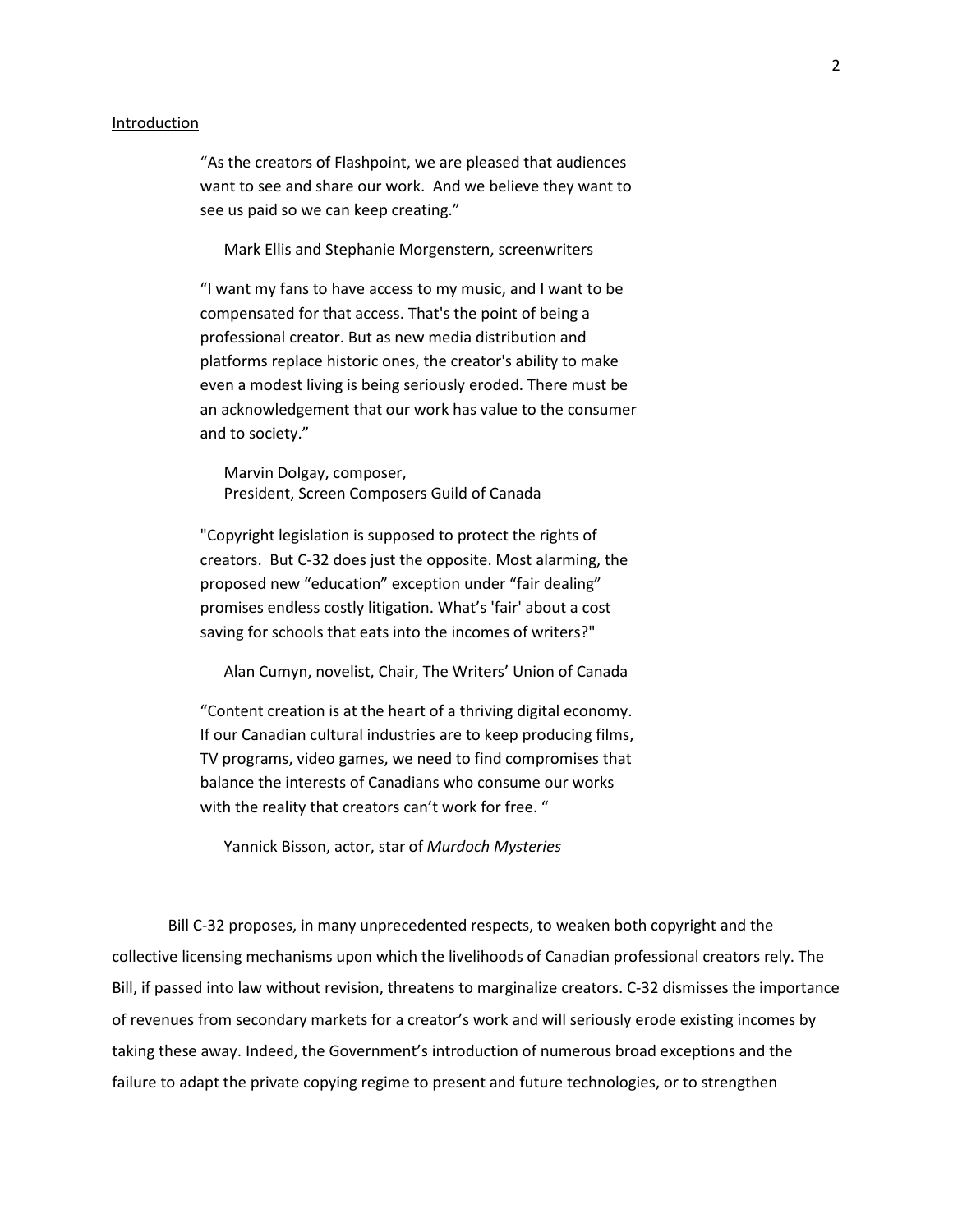collective licensing to give both ease of access to cultural works to consumers and appropriate remuneration to creators, foreshadow a Canadian digital economy in which many creators are seriously disadvantaged, or worse, left behind. This prospect is, of course, entirely inconsistent with the Government's stated digital economy policy objectives to engage with creators and to drive innovation.

While many of the proposed new exceptions in the Bill are meant to modernize consumers' access and use of copyright-protected works, the Bill contains little to ensure that creators of those works receive appropriate compensation. The Government's legislative plan has to change if the essential investments that Canadian musicians, composers and lyricists, book and magazine writers, poets, playwrights, screenwriters, visual artists and other authors and performers need to make in our digital economy are to be encouraged. C-32 must be amended to make it truly technology neutral and so that, without hardship to consumers, Canada's creators suffer no hardship either. In a nutshell, the CCC believes that collective licensing is the way to achieve this balance while helping to build Canada's digital economy.

The CCC is also concerned that Bill C-32 introduces a plethora of exceptions into Canadian copyright law, especially vague ones like fair dealing for the purpose of "education". Without clarity and conformity with the 'Berne three-step test', such exceptions appear destined to invite litigation and to put Canada offside with its international treaty obligations. To avoid such eventuality, the CCC believes the Bill should be amended to include the following interpretive provision: "*In interpreting limitations or exceptions to copyright under Part III of the Act, the court shall ensure that such limitations or exceptions are confined to certain special cases, do not conflict with a normal exploitation of the work, and do not unreasonably prejudice the legitimate interests of the author, including the author's right to equitable remuneration.*" Any exception the Government proposes to add to the *Act* through Bill C-32 needs to meet this basic international standard, of course.

This position paper provides the CCC's non-exhaustive analysis of six major issues raised by the Bill that affect the creators its member organizations represent. Where appropriate, the CCC's recommendations for amendment or solutions to these issues are provided.

## **Six Solutions for Six Issues**

#### *Issue #1 – Reproduction for Private Purposes*

Bill C-32 proposes to grant to consumers new private copying rights at the expense of creators. Creators want consumers to have an expanded ability to legally copy works of all types in a wide variety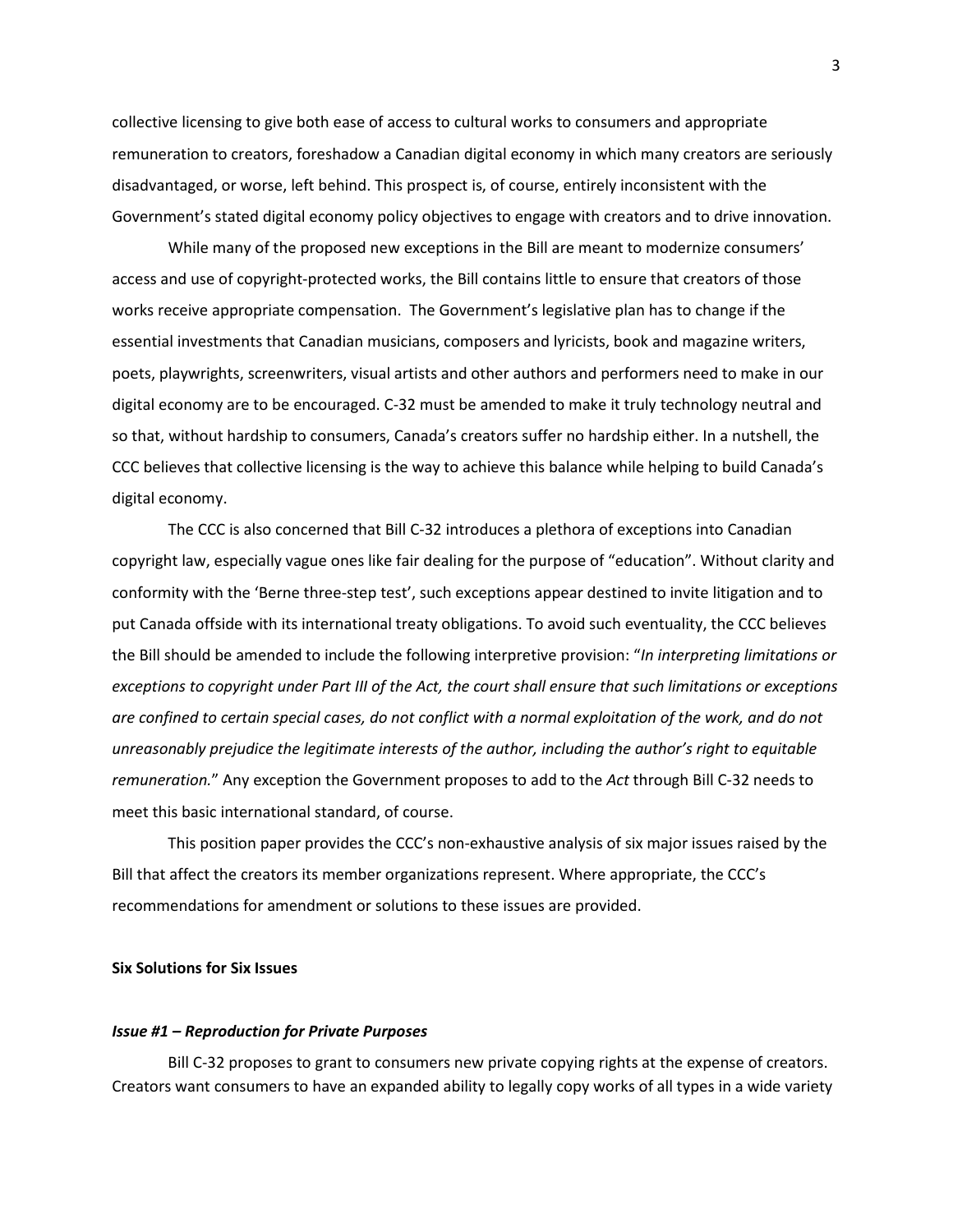of formats and to a wide variety of storage devices, provided that appropriate compensation is provided to creators. The scope of the new exception also undercuts existing primary revenues of creators by expanding legal copying to such an extent as to impact sales of original works. By creating this very broad exception without also providing for a royalty stream to creators, Bill C-32 has failed to provide a balanced approach to copyright.

 A model for appropriate remuneration of private copying of copyright works is found in Part VIII (Private Copying) of the Copyright Act. Over the past decade recorded music rights-holders have been paid a royalty in respect of private copies made by individuals onto blank audio recording media. This private copying regime reflects the fact that such copies have value to users, and that fair remuneration for that value, as determined by the Copyright Board of Canada, is essential to the livelihood and work of creators. However, the media to which the regime currently applies – for example CDs -- are rapidly becoming obsolete. While Bill C-32 purports to be "technologically neutral", it does not provide for much needed expansion and updating of the private copying regime to allow for the new technologies that consumers use to copy works for private use in the same way that the proposed Reproduction for Private Purposes would.

 The proposed exception will pre-emptively eliminate sources of private copying revenue for recorded music and reduce or cut off current and potential revenue streams available to creators of all types of works.

## *Solution*

 The existing private copying regime applicable to sound recording media such as blank CDs is an integral part of the Copyright Act. It must be extended so that it also applies to digital audio recorders in order to be technology neutral.

 The Government should encourage greater access to cultural works and appropriate compensation for creators. To maintain the balance between consumers and creators, copyright law must build on existing collective licensing and levies and develop new ones so that income flows to artists regardless of how digital media develop. Reproduction for Private Purposes must be balanced by a copyright levy to compensate creators of all types of works for private copying to any personal device or medium ordinarily used by consumers.

## *Issue #2 – User-Generated Content* **(UGC)**

Bill C-32 proposes to shrink existing and potential markets for creators, cutting off revenue flowing to creators and copyright owners, all the while rewarding commercial intermediaries. The Bill stands to introduce a 'mash-up' exception which would permit consumers to use existing copyrightprotected works to create new works, which can be disseminated through an intermediary. Should this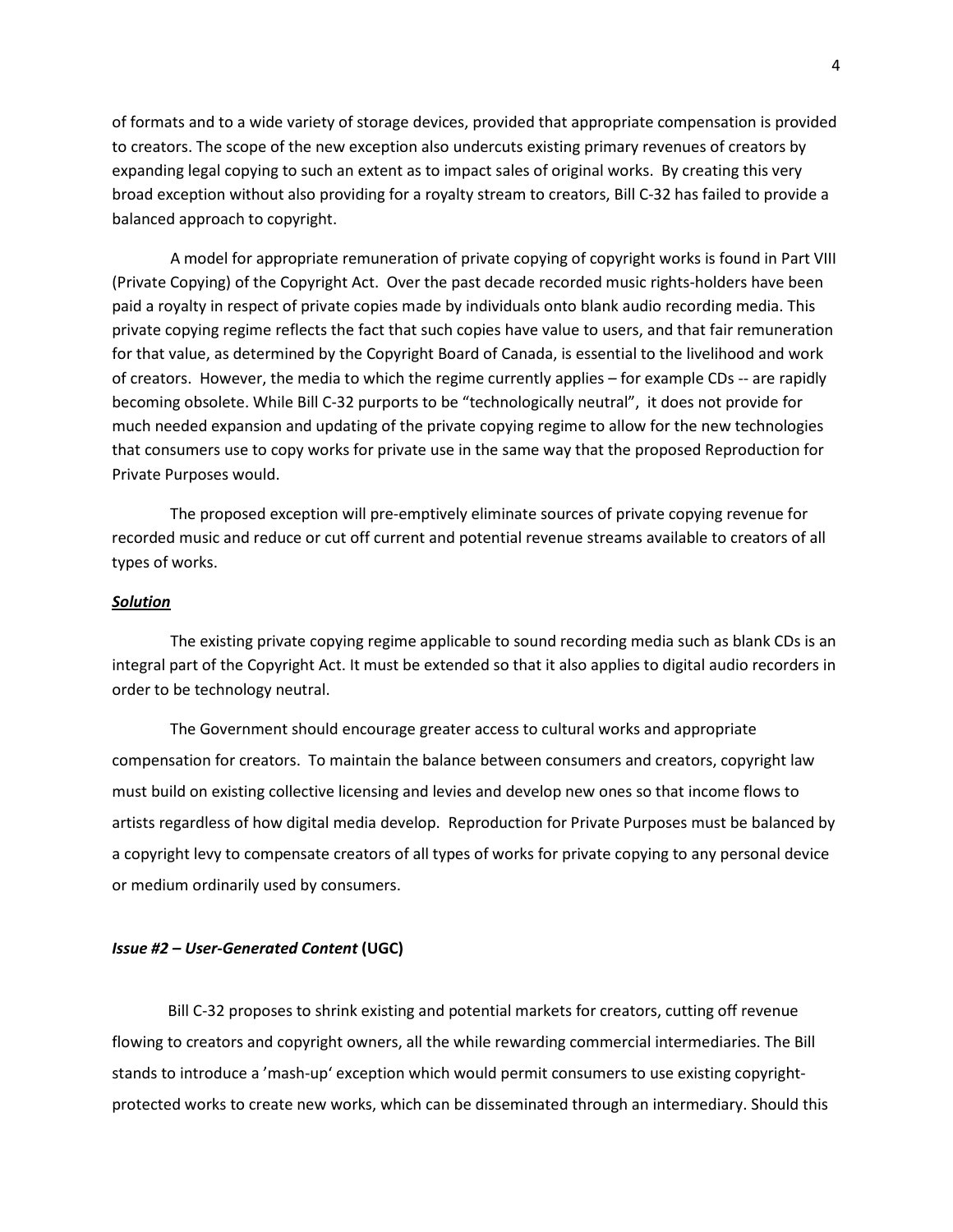exception become law it will be at the expense of rights-holders of existing copyright-protected works and largely to the financial benefit of commercial intermediaries such as YouTube. Because this proposed provision conflicts with rights-holders' normal exploitation of their existing copyrightprotected works, it runs afoul of the Berne three- step test and Canada's international treaty obligations.

## *Solution*

Remove the UGC provision. So as to ensure that creators of existing works rightfully benefit from this manner of exploitation, any future UGC provision should make UGC works subject to "fairness" criteria and collective licensing.

#### *Issue #3 – Fair Dealing and other Exceptions for Education*

The proposed expansion of fair dealing to include 'education' – and the addition of many more exceptions for educational purposes – subsidizes education at the expense of creators. Educational institutions pay the full cost of desks, computers and teacher salaries, why would they not pay for content valuable enough to use in teaching? Copyright material should not be free simply because it is used in schools – Bill C-32 unfairly discriminates against content creators. The addition of ill-defined exceptions will create legal uncertainty, increasing the potential for litigation. Furthermore it is not at all clear how the addition of "education" would not lead to conflict with already existing licensing arrangements and other normal exploitations of works, all in violation of Canada's international obligations. The same applies, for example, to the Bill's proposed replacement of sections 30.2(4) and (5) of the Act, which would remove the ability of collective societies to license the digital delivery of copyright-protected material by libraries, archives and museums to patrons.

#### *Solution*

Amend Bill C-32 to ensure that creators receive fair compensation for the use of their works. All new exceptions need to comply with the Berne three-step test.

## *Issue #4 – Statutory Damages*

The Bill proposes to drastically reduce the statutory damages available to rights-holders in a court proceeding to a range between \$100 and \$5,000 in respect of all works and all infringements for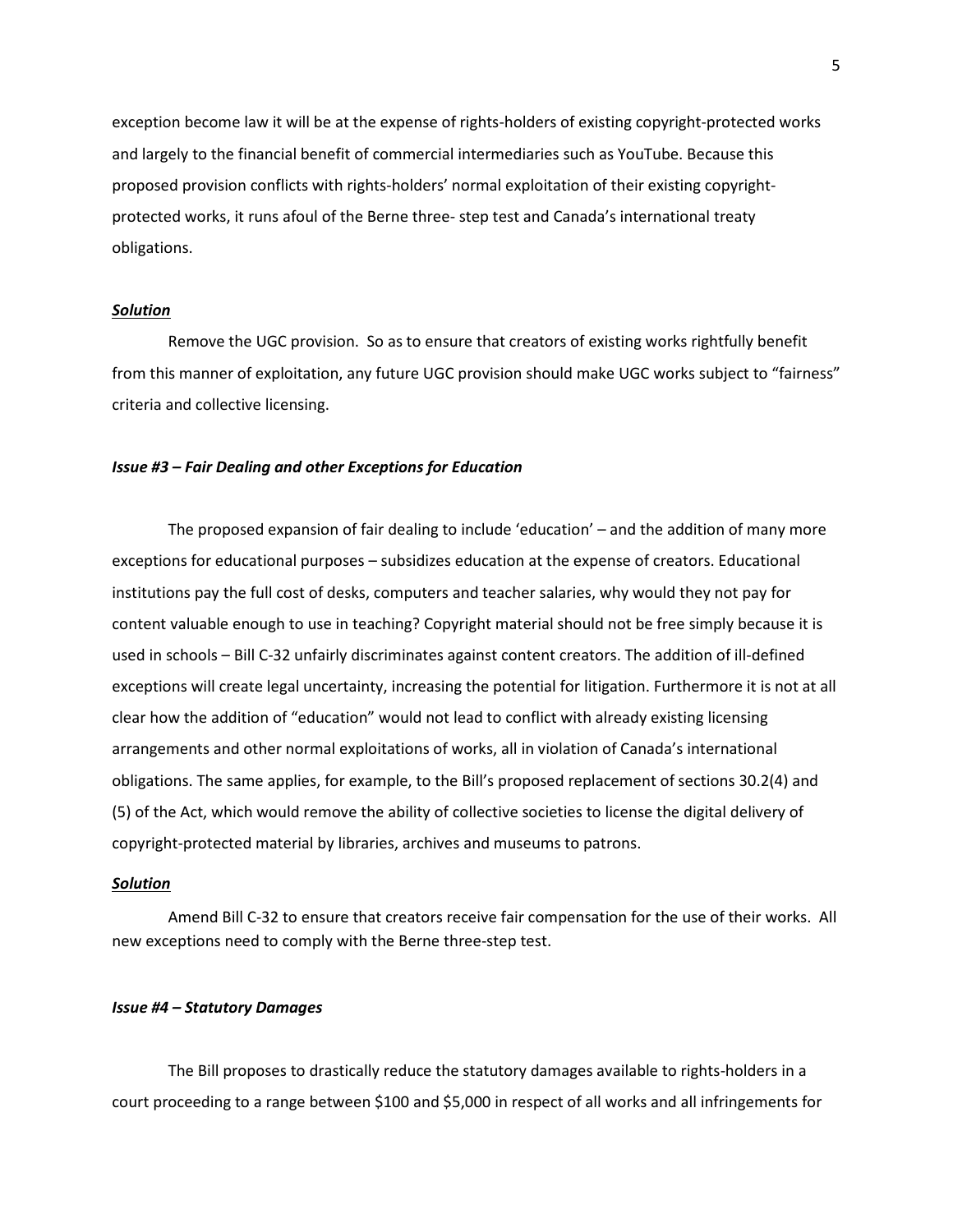non-commercial purposes. The CCC believes in strong deterrents for those who facilitate, induce and encourage copyright infringement to the detriment of creators who do not want to work for free. While the CCC supports strong deterrents for all infringers, it is aware that some damage awards might be considered to be disproportionate in the case of some – but not all individuals. For that reason it continues to support providing courts with the discretion to reduce damage awards in circumstances where they may be disproportionate. Unauthorized file sharing/downloading/streaming is online theft which robs creators and negatively impacts employment in the creative industries. In combating copyright infringement, the CCC encourages the Government to focus on copyright reforms that facilitate legal access for consumers and fair compensation for creators. The CCC does not support the proposed statutory distinction between commercial and non-commercial infringement in so far as it stands for the notion that the latter is not harmful to rights-holders. Moreover, the CCC does not believe that the Copyright Act should contain an exemption for copyright infringement enablers from statutory damages (e.g. BitTorrent sites which primarily enable acts of copyright infringement).

## *Solution*

Do not introduce the proposed distinction between commercial and non-commercial infringement, but ensure that the courts continue to have the discretion to reduce damages in appropriate circumstances. Do not exempt copyright infringement enablers from statutory damages: delete proposed exemption 38.1(6)(d).

## *Issue #5 - ISP Liability*

Bill C-32 provides for a 'notice and notice' regime under which ISPs would be obligated to send a notice to potential copyright infringers after receiving a notice of alleged infringement. ISPs would also be required to retain information identifying the alleged infringer for a prescribed period of time. The notice and notice regime is contrasted with a 'notice and takedown' regime prevalent in the United States, Europe and many other jurisdictions. The CCC questions the efficacy of the proposed notice and notice regime.

## *Solution*

Implement a 'graduated response' or another collaborative system in co-operation with ISPs that relies on educating alleged infringers before more stringent measures are imposed. This could include limiting an infringer's internet connection speed or capacity, blocking access to particular material or sites, or suspending access to specific sites, all after due process. Additional measures could also include escalating consequences after due process if an infringer or an enabler continues to engage in copyright infringement notwithstanding repeated warnings. In short, ISPs and other "intermediaries" should lose their "immunity status" if they fail to act reasonably to deter copyright infringement.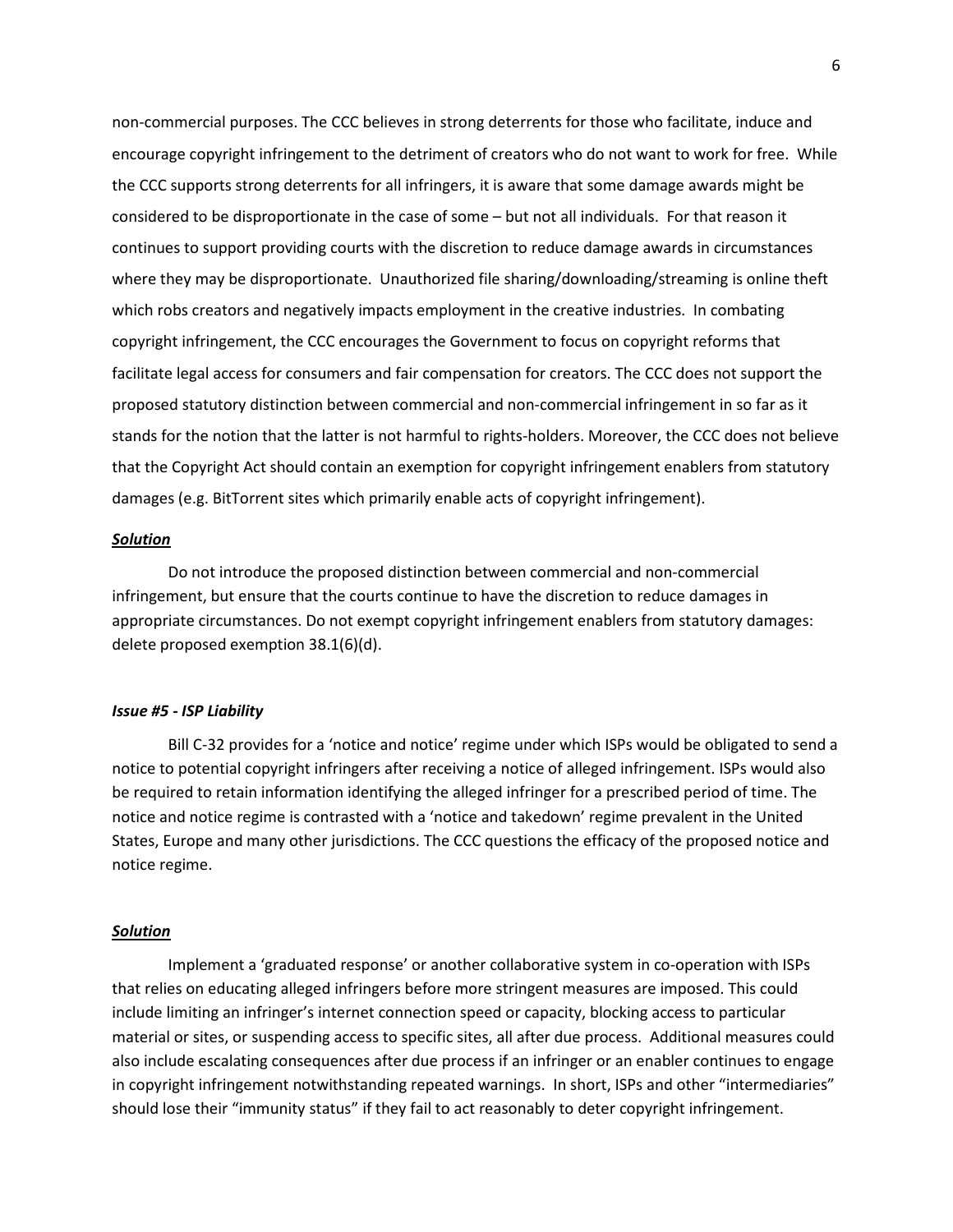## *Issue #6 – Proposed Elimination of Collective Licensing Mechanisms*

The proposed amendment to negate the broadcast mechanical licence is another example where collective licensing would be weakened under the Bill. Collective licensing mechanisms promote legal use of works and fair compensation for creators. Such mechanisms should be encouraged, not eliminated.

This proposed broadcast mechanical amendment would eliminate subsection 30.9(6) of the *Act*, which provides that the ephemeral recording exception does not apply if a licence is available from a collective society. Accordingly if made law, the proposed amendment would reduce royalties payable to rights-holders. Other proposed exceptions would have a direct impact on other collectives, including Access Copyright, Canadian Private Copying Collective, CMRRA/SODRAC Inc., and the Educational Rights Collective of Canada.

## *Solution*

Don't eliminate 30.9(6) of the Copyright Act. Look for ways to strengthen collective licensing mechanisms, rather than weaken or eliminate them.

## **Conclusion**

The professional creators represented by the CCC support the modernization of the *Copyright Act* but Bill C-32 does not achieve that goal. Adding a multitude of exceptions to the Act is simply regressive, not modern, and the violation of our international treaty obligations by sections of the Bill will lead to lengthy litigation that will be harmful to everyone. Creators want their works distributed as widely as possible, but it is only fair that they be appropriately compensated for their efforts. Collective licensing is the way to achieve those twin goals while at the same time helping to build the digital economy.

The CCC looks forward to the Government implementing the provisions of the World Intellectual Property Organization 'Internet Treaties' as soon as possible so that in the next round of copyright reform it may move onto other issues of importance to Canada's professional creators. For example, implementing The Artist Resale Right for visual artists, and defining in the *Copyright Act* the author of a cinematographic work as its credited writer(s) and director. These are but two issues which, when addressed, will meaningfully improve creators' livelihoods by allowing them to take advantage of reciprocal trade agreements with many countries around the world where these rights currently exist as well as improving their rights in Canada. It is therefore imperative that the Government begin the review process as soon as possible.